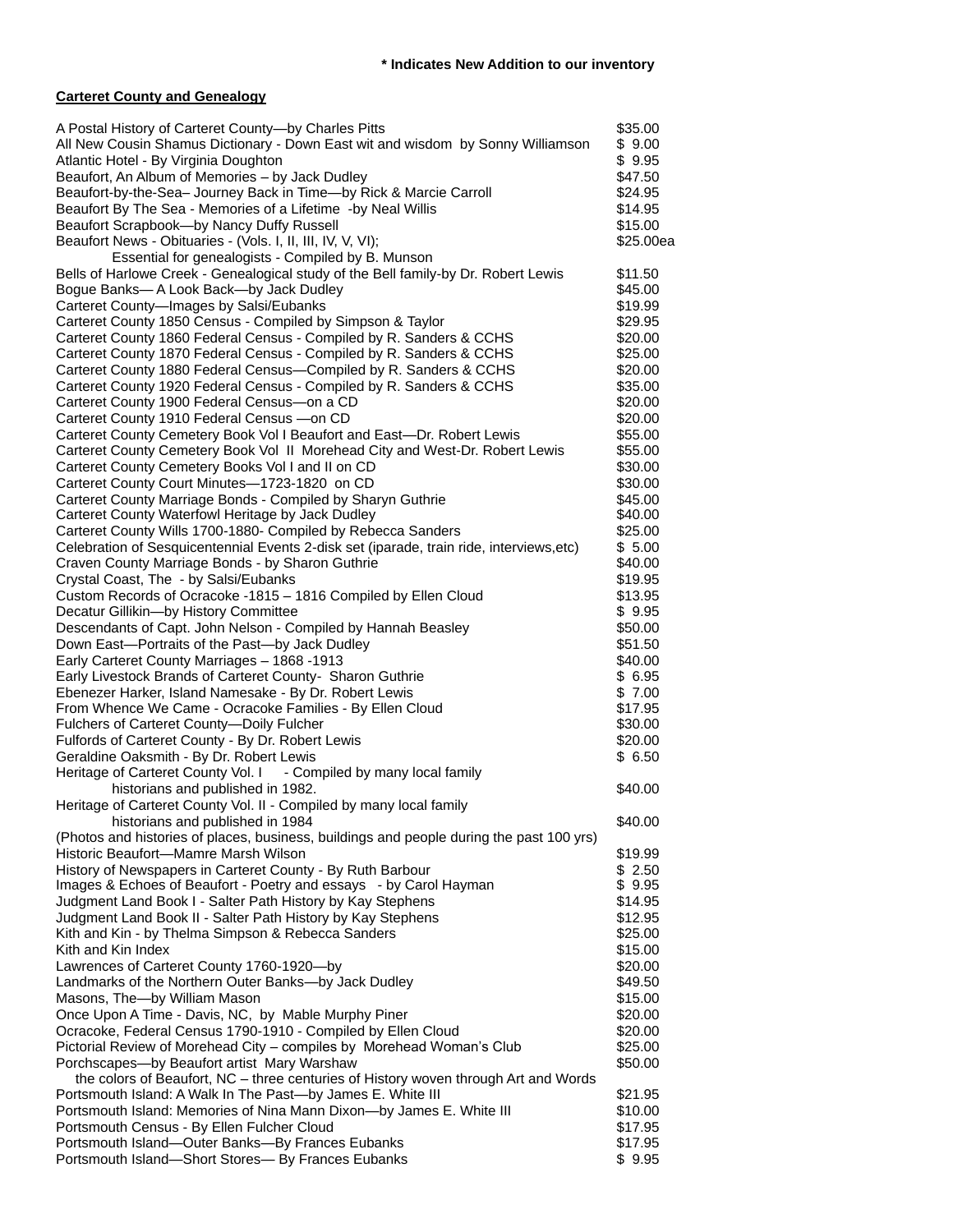| Portsmouth, Island With a Soul - By Dorothy Bedwell                       | \$17.95   |
|---------------------------------------------------------------------------|-----------|
| Portsmouth, The Way It Was-By Ellen Cloud                                 | \$23.95   |
| Postcards from Morehead City 2-bk Set - by Sesquicentennial Committee     | \$14.95   |
| Richard Whitehurst Family - By Rebecca Sanders                            | \$20.00   |
| Shipwrecks of Ocracoke Island - By Sonny Williamson                       | \$14.95   |
| Strengthened By The Storm- by Joel Hancock                                | \$14.95   |
| Tales of the Atlantic Hotel, 1880-1933- (soft cover) By Virginia Doughton | \$25.00   |
| The Promised Land-by Rodney Kemp and Committee                            | \$30.00   |
| The Promise Lane—II by Rodney Kemp and Committee                          | $$30.00*$ |
| Tracking Progenitors of John Williston— by Giles Willis                   | \$14.95   |
| Twelve Historic Homes - By Joan Allen                                     | \$2.00    |

## **History**

| A Look Into Carteret County, North Carolina- by Herb Stanford<br>A New Voyage to Carolina - By John Lawson<br>A Shadow In The Sea- J. Bunch<br>Bath: The First Town in NC - Alan D. Watson<br>The Bill of Rights & North Carolina - By William Price, Jr.<br>Carteret County During the American Revolution by Jean Kell<br>Cecil Remembers Portsmouth - Compiled by Ellen Fulcher Cloud<br>Great Stories of the American Revolution - By Webb Garrison<br>History Hammock House—Maurice Davis<br>Leaders in Liberty - By Robert Broadwater<br>Lifer USMC - By George Cribbs<br>Lukens—Teaching in a Rural School - Grace F. Wilson<br>Memories of the Navy & WW II-Linda Sadler<br>Morehead, John Motley - 1796-1996<br>North Carolina and the War of 1812 - By Sarah Lemmon<br>Roanoke Revisited - Virginia Robertson<br>The Revolutionary War in Coastal NC - by Jean Day<br>Revolutionary Patriots-by Jean Day<br>Sand in the Gears - by John B. Graham<br>Seasoned y Salt, a historical album of the Outer Banks, by Rodney Barfield<br>Ship Ashore! - By Joe Mobley<br>Stella - A Riverside Hamlet by Sawyers | $$25.00*$<br>\$24.95<br>\$29.95<br>\$12.50<br>\$4.00<br>\$25.00<br>\$12.50<br>\$12.99<br>\$6.25<br>\$6.00<br>\$11.95<br>\$9.50<br>\$9.95<br>\$3.00<br>\$8.00<br>\$7.95<br>\$6.00<br>\$12.50<br>\$4.50<br>\$23.95<br>\$10.00<br>\$30.00 |
|---------------------------------------------------------------------------------------------------------------------------------------------------------------------------------------------------------------------------------------------------------------------------------------------------------------------------------------------------------------------------------------------------------------------------------------------------------------------------------------------------------------------------------------------------------------------------------------------------------------------------------------------------------------------------------------------------------------------------------------------------------------------------------------------------------------------------------------------------------------------------------------------------------------------------------------------------------------------------------------------------------------------------------------------------------------------------------------------------------------------|----------------------------------------------------------------------------------------------------------------------------------------------------------------------------------------------------------------------------------------|
| War Zones-WW-II off the NC Coast-by Kevin Duffus                                                                                                                                                                                                                                                                                                                                                                                                                                                                                                                                                                                                                                                                                                                                                                                                                                                                                                                                                                                                                                                                    | \$24.95                                                                                                                                                                                                                                |
| The Whitney Navy Revolver 1857-1866-by Daniel E. Williams, Jr.                                                                                                                                                                                                                                                                                                                                                                                                                                                                                                                                                                                                                                                                                                                                                                                                                                                                                                                                                                                                                                                      | \$45.00                                                                                                                                                                                                                                |

# **Civil War**

| Arms & Equipment of the Civil War - By Jack Coogins<br>The Bronze The Granite - By Robert Broadwater                              | \$12.95<br>\$4.00 |
|-----------------------------------------------------------------------------------------------------------------------------------|-------------------|
| Campfires & Campaigns of the Civil War - By Robert Broadwater<br>Cannons, An Introduction to Civil War Artillery - By Dean Thomas | \$4.00<br>\$ 6.95 |
| Capt. Matthew Gooding, Blockade Runner - By S. Williamson                                                                         | \$9.95            |
| Carteret County During the Civil War - By Jean Kell                                                                               | \$40.00           |
| Civil War Artillery Projectiles- By Melton & Pawl                                                                                 | \$11.95           |
| The Civil War Battlefield Guide - By Frances Kennedy                                                                              | \$25.00           |
| Civil War Forts - By Victor Brooks                                                                                                | \$12.00           |
| CSS Beaufort-by Sonny Williamson                                                                                                  | \$8.95            |
| Daughters of the Cause - By Robert Broadwater                                                                                     | \$4.00            |
| Fight As Long As Possible – by Eric A. Lindblade                                                                                  | \$15.95           |
| The Flags of the Confederacy - By Devereaux Cannon                                                                                | \$20.00           |
| Fort Anderson-Battle for Wilmington - By Chris Fonvielle                                                                          | \$12.95           |
| Fort Macon State Park by Cheryl Shelton-Roberts and Bruce Roberts                                                                 | \$5.95            |
| Letters from a NC Unionist                                                                                                        | \$19.95           |
| Secret Diaries of Civil War - Ed Pond                                                                                             | \$45.00           |
| Secret Weapons in Civil War - Victor Brooks                                                                                       | \$12.00           |
| The Battle of Wise's Forks, Mrch 1865 - Sokolosky & Smith                                                                         | \$27.95           |
| The Lost Light (Cape Hatteras Lighthouse) Kevin Duffus                                                                            | \$20.00           |
| The Siege of Fort Macon - By Paul Branch                                                                                          | \$5.50            |
| Touring the Carolinas Civil War Site - By Clint Johnson                                                                           | \$19.95           |
| <b>Black History</b>                                                                                                              |                   |

| A Travel Guide to Black Historical Sites and Landwards in NC – Lenwood Davis | \$ 6.00 |
|------------------------------------------------------------------------------|---------|
| A History of Beaufort / Queens Street High School 1928-1968 Lenwood Davis    | \$10.00 |
| African Americans in North Carolina - By Crow, Escot & Hatley                | \$17.95 |
| Black Experience in Revolutionary North Carolina -by Jeffrey Crow            | \$9.95  |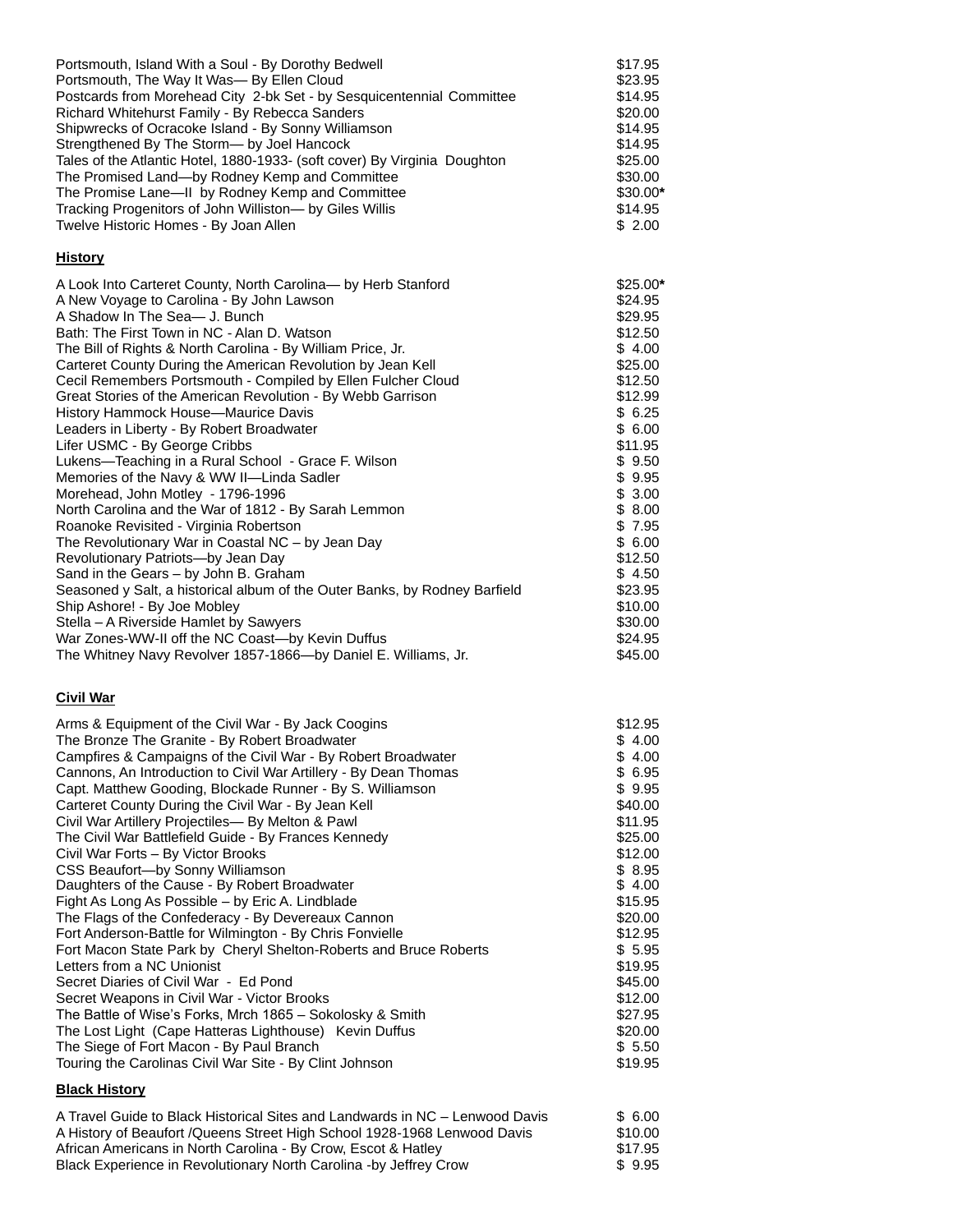| Desperate Deliverance - Robert Broadwater                  | \$ 6.00 |
|------------------------------------------------------------|---------|
| James City - By Joe Mobley                                 | \$ 6.50 |
| Recollections of My Slavery Days - By William H. Singleton | \$17.95 |
| The Waterman's Song - David Cecelski                       | \$17.95 |

### **General Interest**

| A Look In Carteret County, NC - by Herbert Standford, III                                                      | $$25.00*$          |
|----------------------------------------------------------------------------------------------------------------|--------------------|
| A Salter's Path - by Bennett Moss                                                                              | \$19.95            |
| An Outer Banks Reader - By David Stick                                                                         | \$18.95            |
| Banker Ponies - By Jean Day                                                                                    | \$10.00            |
| Beaufort, An Album of Memories - by Jack Dudley                                                                | \$47.95            |
| Bogue Banks, A Look Back-by Jack Dudley                                                                        | \$45.00            |
| Bloodlines of Shackleford Banks - by B.J. Montford                                                             | \$22.95            |
| Cape Lookout National Seashore – by Bruce and Cheryl Roberts                                                   | \$5.95             |
| Cape Lookout Lighthouse, Illustrated Timeline-Cheryl and Bruice Roberts                                        | \$6.95             |
| Carteret Fish n' Chips - By Charles Pitts                                                                      | \$2.50             |
| Coach, Gannon Talbert, Jr.-by Shannon Adams                                                                    | \$25.00*           |
| Coasts of Carolina, Seaside to Sound Country-by Simpson/Taylor                                                 | \$30.00            |
| Ferries of North Carolina-Barbara Brannon                                                                      | \$16.95            |
| Fight As Long As Possible-by Eric Lindblade                                                                    | \$15.95<br>\$7.00  |
| Fish House Lies - by Sonny Williamson<br>Fossil Vertebrates - Paleontological Society                          | \$7.95             |
| Growing up Down East and Other True Stories-by Elmo Gaskill, Jr.                                               | \$7.95             |
| Guide to N.C. Historical Markers - NC Div. Of Archives and History                                             | \$15.95            |
| Hoi Tide on the Outer Banks _ by Wolfram & Schilling - ESTES                                                   | \$18.95            |
| Hurricane History - Jay Barnes                                                                                 | \$19.95            |
| Ichthyology and Otoliths, by Dail Bridges                                                                      | \$19.50            |
| Inner Islands-Bland Simpson                                                                                    | \$34.95            |
| Jumping Mullets and Collard Greens - By Sonny Williamson                                                       | \$9.95             |
| Killer Storms-by Sonny Williamson                                                                              | \$7.95             |
| Landmarks of the Northern Outer Banks-by Jack Dudley                                                           | \$49.50            |
| Lookout Adventure-by Sonny Williamson                                                                          | \$7.95             |
| Mama, Belk's and Me- Flavius Hall                                                                              | \$20.00            |
| Mapping The North Carolina Coast                                                                               | \$12.95            |
| Maritime Reflections of Carteret County - by S. Williamson/S. Goodwin                                          | \$14.50            |
| Mattamuskeet & Ocracoke Waterfowl - by Jack Dudley                                                             | \$40.00            |
| Menhaden Vessels and Their Captains - by Stephen Goodwin                                                       | \$12.50            |
| Mermaids, Yachts & Rum-by Joni Dennis                                                                          | $$15.00*$          |
| Morehead City - A Walk Through Time - by Jack Dudley                                                           | \$44.95            |
| Morehead City on the Waterfront -                                                                              | \$21.99            |
| Nature Guide to Carolina Coast - By Peter Meyer<br>Newport-The Town with old-fashioned courtesy-by Jack Dudley | \$13.95<br>\$48.00 |
|                                                                                                                | \$5.95             |
| North Carolina Lighthouses - C and B Roberts<br>Ocracoke Album - by Jack Dudley                                | \$40.00            |
| Ocracoke Lighthouse - By Ellen F. Cloud                                                                        | \$10.00            |
| Ocracokers-by Alton Ballance                                                                                   | \$15.95            |
| O'Neal, V. J. "Puck" - Jody Lawrence                                                                           | \$11.95            |
| Outhouses Along the White Oak - By Jack Dudley                                                                 | \$19.95            |
| Paradise Lost-An oral history of Portsmouth Island - by James E. White, III                                    | \$21.95            |
| Porchscapes-by Mary Warshaw                                                                                    | \$50.00            |
| Portsmouth Divided-by James White, III                                                                         | \$10.95*           |
| Portsmouth-Island With A Soul-by Dorothy Bedwell                                                               | \$21.95            |
| Portsmouth Island: Memories of Nina Mann Dixon-by James White III                                              | \$10.00            |
| "Puck O'Neal" V.J.-by Jody Lawrence                                                                            | \$11.95            |
| Quilt Memories-by Nikki Galantis                                                                               | \$17.95            |
| Remembering Back Yonder-by Romaine Willis                                                                      | \$17.50            |
| Sailing with Grandpa - By Sonny Williamson                                                                     | \$12.95            |
| School Moms of Portsmouth: Memories of Lucy Beacham Gilgo-James White                                          | \$10.00            |
| Sea of Greed by J. Douglas McCullough                                                                          | \$20.00            |
| Sea Witch-by Lobo Blanco<br>Seashells in my Pocket-by Judith Hansen                                            | \$25.95<br>\$14.95 |
| Seasoned by Salt-by Rodney Barfield                                                                            | \$19.95            |
| Spit To Windward & Other Stories-by William L. Simpson                                                         | \$14.00            |
| Stella: A Riverside Hamlet - by - Lib Sawyers                                                                  | \$30.00            |
| Still Growing Up From the Piney Pt to Perlantic-by Elmo Gaskill                                                | \$12.95            |
| Swansboro - A Pictorial Tribute - by Jack Dudley                                                               | \$24.95            |
| Tales From The Fish House - by Rodney Kemp                                                                     | \$14.50            |
| Tar Heels-How they got their nickname by Michael W. Taylor                                                     | \$3.50             |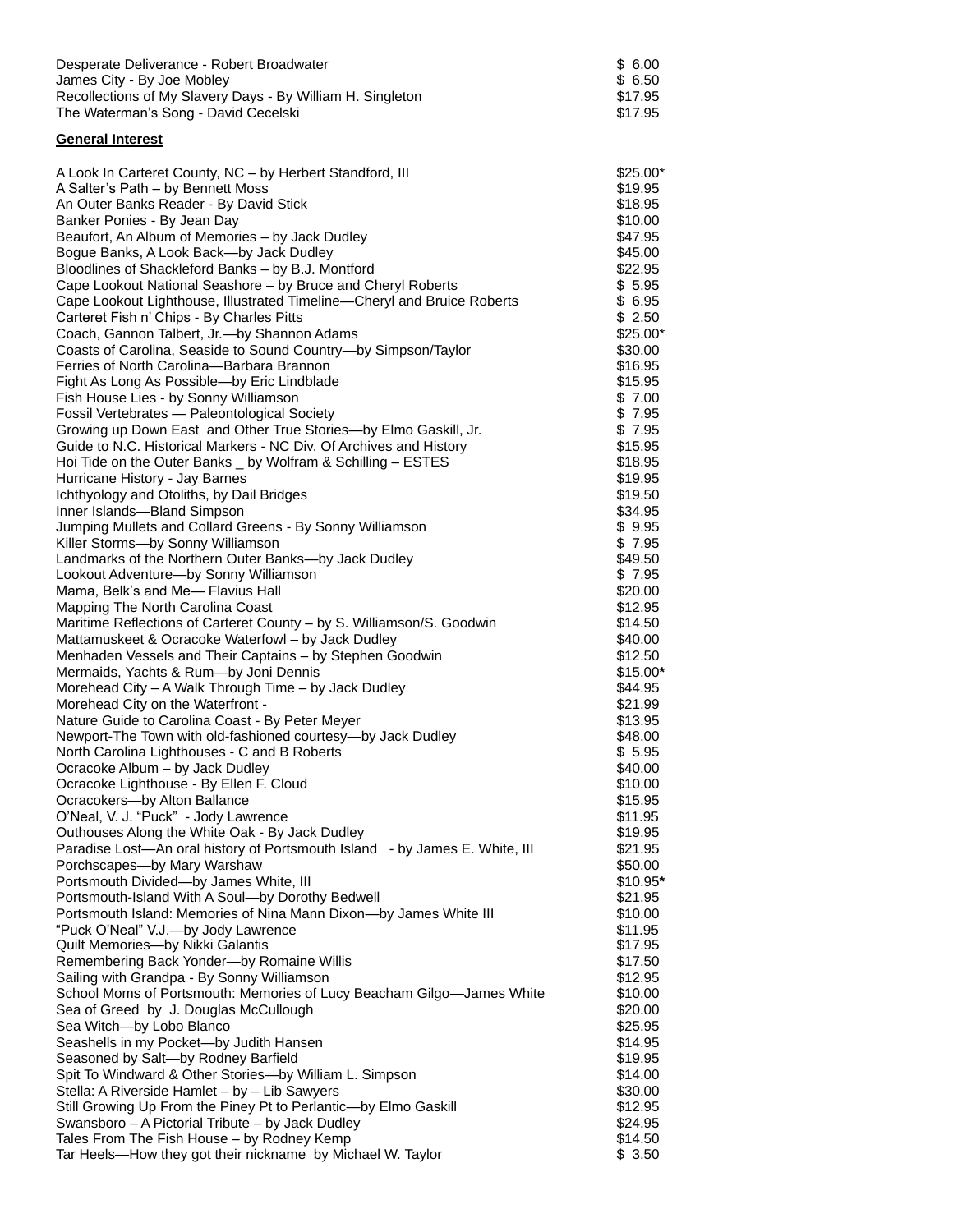| The Chappy Ferry Book--by Tom Dunlop                                  | \$25.95  |
|-----------------------------------------------------------------------|----------|
| The Island-Personal Impressions-Dr. Chas R. Davis                     | \$24.95  |
| The Real Captain Charlie - Flavius Hall                               | \$30.00  |
| The Sandy Banks Live On by Nancy Rascoe                               | \$35.00  |
| The Sins I had to Avoid-Flavius Hall                                  | \$25.00  |
| Turning Back the Tide - by Ruth Barbour                               | \$6.00   |
| USS North Carolina - by Joe Mobley                                    | \$3.00   |
| War Zone- WW-II by Kevin Duffus                                       | \$24.95  |
| Waterways to the World-by Walter Turner                               | \$15.00  |
| Whaling on NC Coast - NC Div of Archives-History                      | \$6.00   |
| When the Water Smokes- Bob Simpson                                    | \$17.95  |
| Wild Horses of Shackleford Banks-by Carmine Prioli                    | \$16.95  |
| Wings: NC Waterfowling Traditions - By Jack Dudley                    | \$45.00  |
| <b>Cookbooks</b>                                                      |          |
| A Little Taste of Heaven- by Sesquicentennial Committee               | \$24.95  |
| Angel Food & Deviled Crab - Ann St. United Methodist Church           | \$15.95  |
| Beaufort Cooks- compiled by B.H.A.                                    | \$10.00  |
| Blue Crabs-Catch 'em Cook 'em - By Peter Meyers                       | \$14.95  |
| Bountiful Blessings from Bogue-by Bethlehem UMW                       | \$12.00  |
| Civil War in the Kitchen - by Hugh and Judy Gowan                     | \$6.00   |
| Cooking on the Home Front - by High & Judy Gowan                      | \$7.95   |
| Cooking With Grandma - By Sonny Williamson                            | \$8.00   |
| Gather At Our Table-by First Presbyterian Church, Morehead City       | \$24.95  |
| Grandma's Favorite Crab Recipes by Sonny Williamson                   | \$7.95   |
| Muffin Meals-by Julia Vradelis and Allison Worrell                    | \$23.99* |
| Noteworthy Recipes-compiled by Crystal Coast Choral Society (with CD) | \$19.95  |
| Our American Heritage Cookbook-by Hugh & Judy Gowan, Joe Campbell     | \$14.95  |
| <b>Pirates</b>                                                        |          |
| Blackbeard Terror of the Seas - By Jean Day                           | \$10.00  |
| Blackbeard and The Queen Anne's Revenge-Jean Day                      | \$15.00  |
| Last Days of Blackbeard-by Kevin Duffus                               | \$30.00  |
| Pirates - By Bobbie Kalman                                            | \$6.95   |
| The Pirates of Colonial North Carolina - By Hugh Rankin               | \$8.00   |
| Pirates of Southern Coast - By Clunies & Roberts                      | \$5.95   |
| Women                                                                 |          |
| Daughters of the Cause - By R. Broadwater                             | \$4.00   |
| More Than Petticoats - By Scotti Kent                                 | \$12.95  |
| Mothers of Invention-By Drew Faust                                    | \$24.95  |
| Sea-Born Women - By B.J. Mountford                                    | \$14.95  |
| She Went To The Field-By Bonnie Tsui                                  | \$14.95  |
| Women in Civil War - By Douglas Savage                                | \$12.00  |
| Women In The Wild Blue-by David Stallman                              | \$24.95  |
| <b>Young Adult Books</b>                                              |          |
| A Lighthouse Adventure - By Mary Maden                                | \$5.95   |
| A Sea Turtle Story - by Mary Maden                                    | \$7.50   |
| Beach Vacation Coloring Book - By Mary Maden                          | \$4.98   |
| Ben's Flight South-by Ben Willis                                      | \$13.75  |
| Ben and the Emancipation Proclamation -by Pat Sherman                 | \$16.99  |
| Children's Clothing of the 1800's - By Schimpky & Kalman              | \$7.95   |
| Dolphin Adventure, The - By Mary Maden                                | \$6.95   |
| Dolphins-By Bobbie Kalman                                             | \$5.95   |
| Double Batch - By Ethel Little                                        | \$4.00   |
| Gallop! - By R.B. Seder                                               | \$12.95  |
| Ghost of A Chance-by Joan Carris                                      | \$8.95   |
| Girls and Women - By Kalman                                           | \$9.95   |
| Life in a Longhouse Village - By Kalman                               | \$8.95   |
| Life On A Plantation - By Kalman                                      | \$9.95   |
| Little Turkle-by Deborah Van Dyken                                    | \$14.95  |
| Mollie To The Rescue by Ben Willis                                    | \$13.95  |
| Nineteenth Century Clothing - By Kalman                               | \$9.95   |
| Old Time Toys - By Kalman-Schimpky                                    | \$9.95   |
| Sharks-by Bobbie Kalman                                               | \$5.95   |
| Soft Step and Bright Eyes - Suzanne Tate                              | \$4.95   |